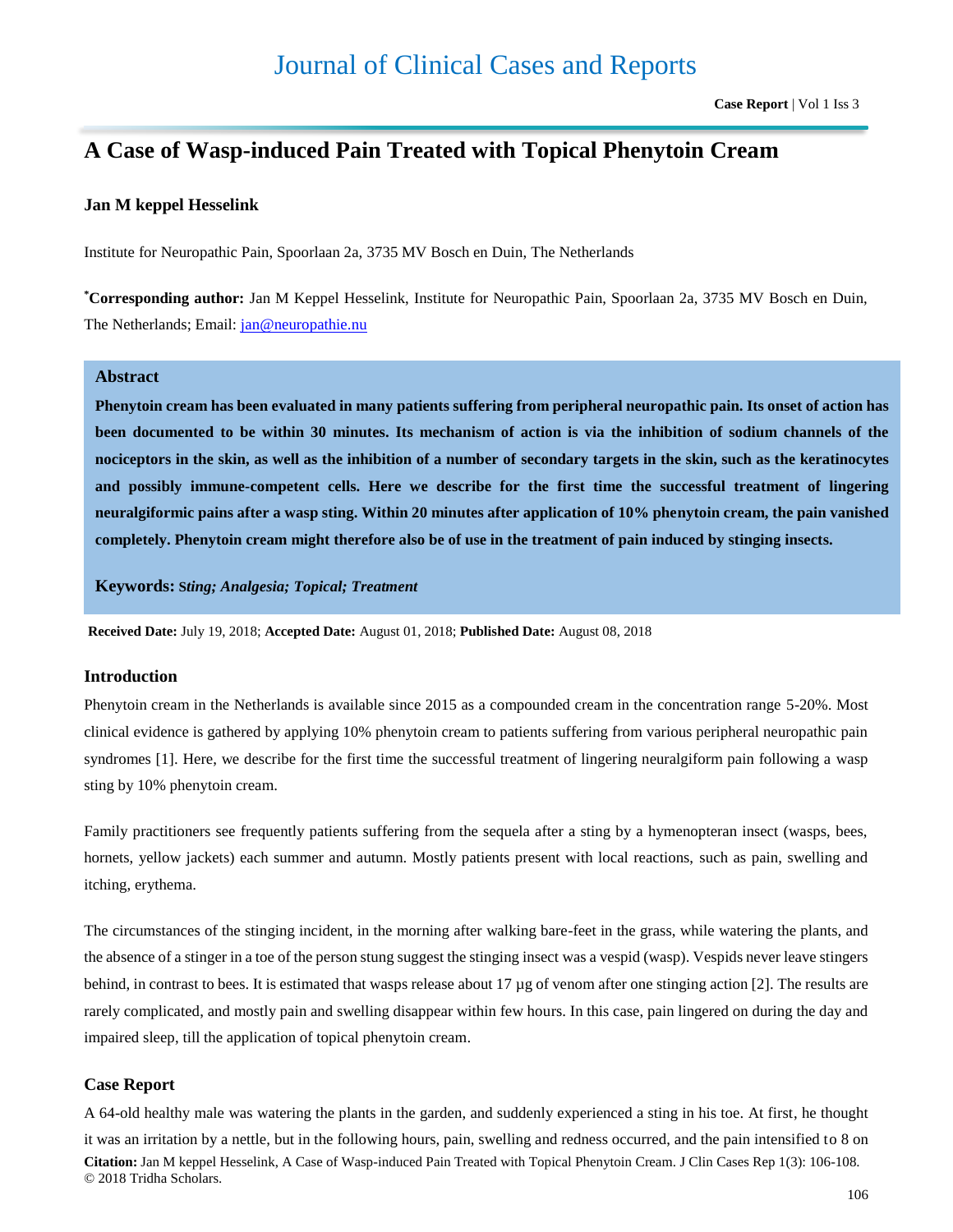the 11 points NRS. The pain had some neuralgic characteristics, lancinating and burning, and during the day and the subsequent night the pain become more nagging too. After going to bed he woke up after 3 hrs due to pain which apparently intensified, and the pain was 5-6. Phenytoin 10% cream was applied, less than a fingertip-unit (ca 0.5 g), containing around 50 mg of phenytoin. Within 10 min the pain decreased to a score of 3 and after 20 min the pain was vanished and sleep was resumed. The next morning all complaints were vanished.

#### **Discussion**

Although in general the prognosis for most people suffering from a wasp sting is good, and episodes of pain, swelling and erythema are self-limiting resolving within the first hours, sometimes, as in this case pain remains after a sting and can even result in sleep disturbances. Treatment in general is simple, cooling the area of the sting, and anti-histamines. Topical corticosteroids, camphor and menthol or lidocaine formulations have been suggested [3]. According to a search in PubMed, only one study is available evaluating in a randomized controlled way the efficacy of an intervention against sting pain and swelling by topical treatment aspirin paste. This topical treatment appeared not to effective in reducing the duration of swelling or pain in bee and wasp stings [4]. It is therefore of interest to report this case, as it is the first case in literature presenting the fast pain reduction after a wasp sting by application of 10% phenytoin cream on the sting area. Phenytoin cream has been developed as compounded cream since 2014-2015 and to date in our Institute for Neuropathic Pain in the Netherlands, we have gathered detailed information in 100 patients, and for a number of these patients, follow-up data for more than a year are available. In general, patients like to rub-in cream there where it hurts. In our current data pool, we have monitored a relative fast onset of perceptible pain relief after applying 10% phenytoin cream, mostly within 30 min. It seems that the duration of action of 10% is nearly double (around 8 hrs) compared to that of 5% phenytoin cream, suggesting a dose-response curve [1]. In a separate crossover n=1 design we found that in one particular patient the pain reduction using a high concentration of phenytoin cream was again better compared to 10% phenytoin cream [5].

Phenytoin acts as a broad-acting sodium-channel blocker, and its mechanism of action resides in the skin, where it functionally downregulates overactive nociceptors and cross-talking other cell populations, like the keratinocytes, and the immunecompetent cells [6]. The quick onset of action is important for patients, as direct pain-reducing effects are a high motivator for patients to continue therapy, and thus it increases patient-compliance [7]. The positive effects on disturbed sleep due to chronic pain has been documented before [8]. Also, in this case, a fast onset of action was clear, within 10 min, pain was reduced for around 50%, and within 20 min, pain subsided. Phenytoin however is not only a broad acting sodium channel; additional mechanisms of action have been described. It is of course unclear how off main target effects of phenytoin might contribute to the reported results. Recently a new mechanism of action was published, based on its blocking the upstream necrosome formation steps in cells undergoing necroptosis [9]. In fact, venomous spiders, snakes and wasps may induce necroptosis and our findings might help to create a mechanistic hypothesis as to why this cream might have been beneficial [10]. It is remarkable, that a molecule which has been in clinical use for over 80 years, still can surprise us with new indications and putative new mechanisms of action [11].

#### **Conflict of Interest**

The author is patent holder of two patents related to the topical formulations of phenytoin in the treatment of pain: 1) Topical phenytoin for the use in the treatment of peripheral neuropathic pain and 2) Topical pharmaceutical composition containing phenytoin and a (co-) analgesic for the treatment of chronic pain.